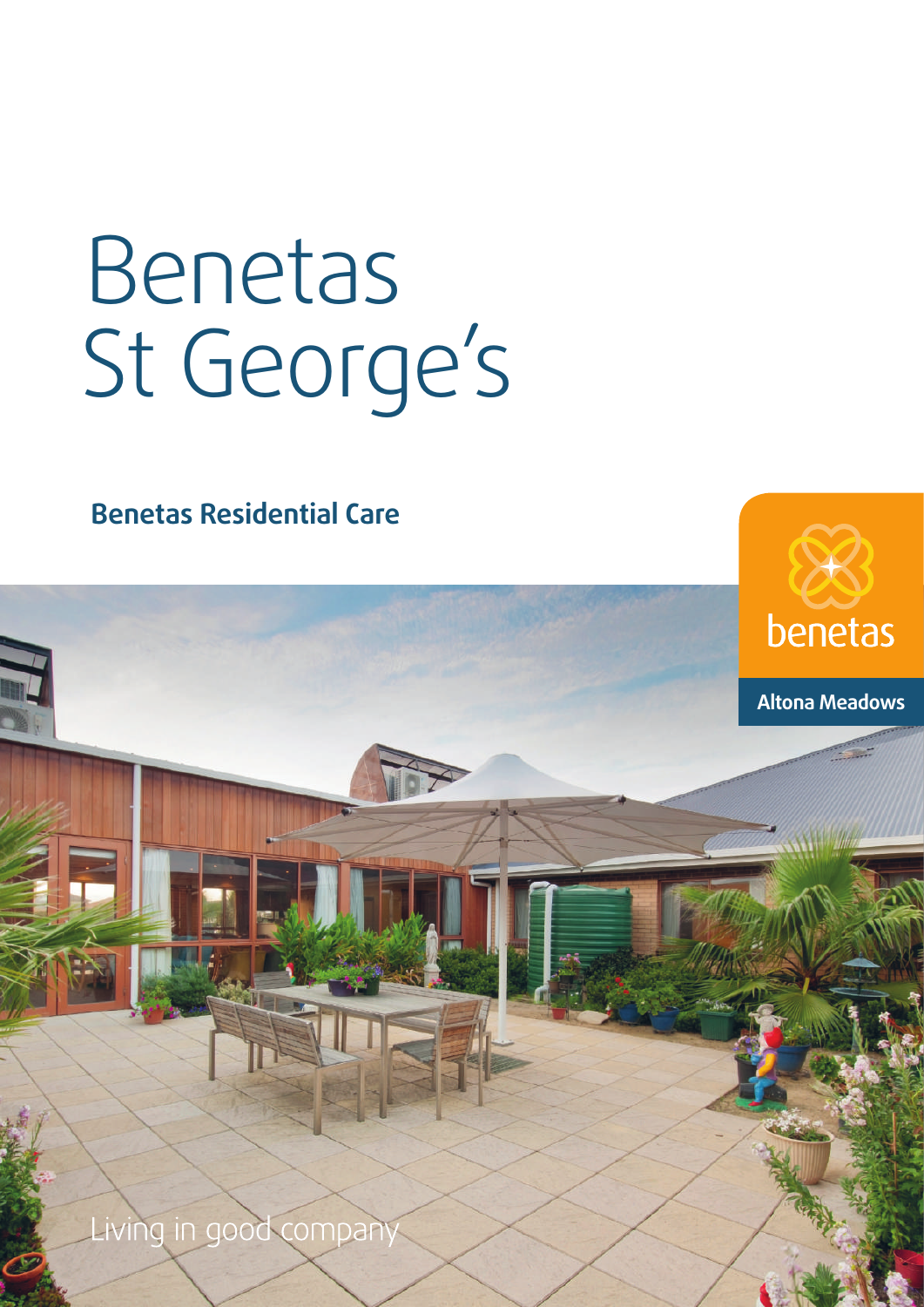

Benetas St George's is a beautiful modern facility. The gardens offer recreation and reflection with an outdoor barbeque area for families. St George's is renowned for its multicultural care and has been recognised for its achievements in aged care.

## Our rooms

We are proud to offer our residents private, lockable rooms with a built-in wardrobe and television. All single rooms have their own en-suite bathrooms and individual climate control. A bedside locker and chair can be provided if required.

Residents are more than welcome to bring their own furniture, such as a favourite chest of drawers or armchair for reading, excluding a bed which is provided by Benetas. We will inspect furniture to ensure the safety and wellbeing of residents. Phones can be connected at each resident's expense, and a shared internet hub is available in the common areas of the facility. Full laundry services are also available.

## Our staff

Our highly skilled staff are focussed on our residents and driven by our values of respect, responsibility, community and spirit. All Benetas St George's staff are carefully selected for their qualifications, experience and commitment to supporting older people to live happy, healthy lives. Our residents, staff and families are supported by our experienced Clinical Support team who have expertise in aged care and dementia and aim to provide the highest standard of care. We have a strong and dedicated team of Registered Nurses (RN) and Endorsed Enrolled Nurses (EEN) who are on site 24 hours.

The relationship between our residents and staff is important to us and the bonds that form are strong and trusting, this is reflected through the care given by our staff.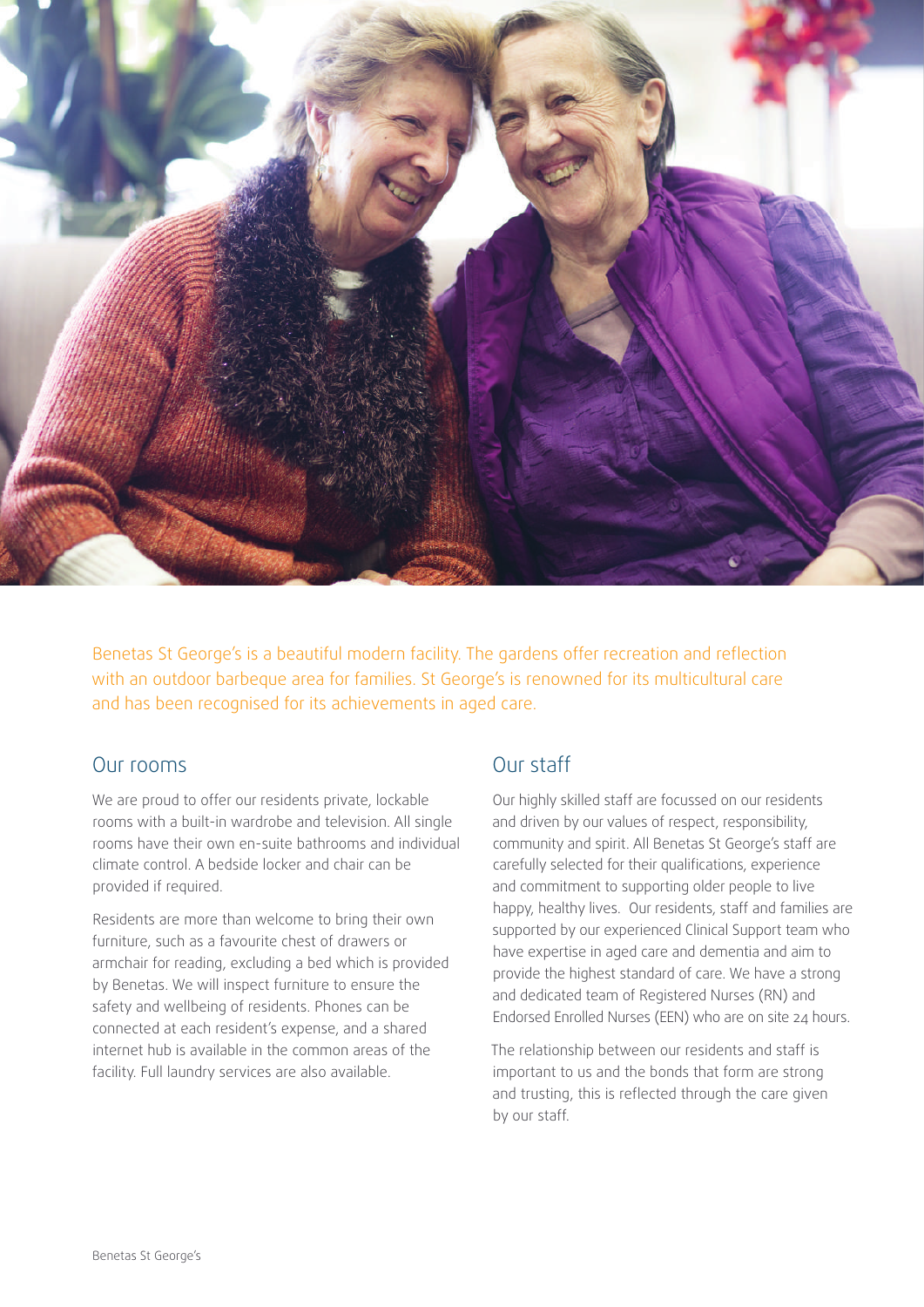# Our living areas and gardens

Benetas St George's has multiple lounge and dining areas across both the main building and Peter Volk building which ensure our residents can develop friendships and have a place to gather with family. Our landscaped gardens, courtyards and outdoor barbeque area offer our residents a wonderful place for recreation and quiet reflection. There are also raised gardens for residents' gardening pleasure.

# Enjoying yourself

Our residents have the choice to participate in a variety of social and leisure activities that suit their interests and abilities. We organise regular excursions on the Benetas St George's bus to a variety of locations. We also have musicians, a movie theatre, exercise classes and regular 'happy hour' social evenings, which visitors are more than welcome to enjoy as well. Throughout the year we recognise and celebrate cultural and special events.

# Eating well

We know that food is very important to our residents and their families. Our qualified cooks develop and prepare fresh food daily that is varied and appetising. We work closely with nutritionists and dieticians to ensure all meals prepared fulfil nutrition requirements.

We cater to various dietary needs and can accommodate private dining requests should residents wish to dine alone with their visitors. Our cook meets with residents regularly at the residents meeting or one to one as requested by residents or staff.



# Benetas St Georges

#### **Overview**

- ✓ 124 ageing in place beds
- Respite places available
- $24 / 7$  nursing support
- Palliative care
- Dementia friendly
- **Services**
	- Beauty salon
- Multipurpose room acts as: movie theatre, chapel, private dining
- Library
- Activities and outings
- Outdoor barbeque

## Pastoral care

We encourage our staff and volunteers to bring a pastoral sensibility to their roles, to listen to and be truly present to our residents. Our specialist team of non-denominational Pastoral Care Practitioners provide individualised and ongoing spiritual and emotional support. In addition, through our Lifestyle Program, denominational visitors and volunteer companions foster an ongoing connection with our residents' chosen faith tradition and provide church and chaplaincy services.

## Respite services

As one of Victoria's largest providers of day and overnight respite services, Benetas supports carers and families when they need to take a break from their caring responsibilities. We offer respite care at home, at our specialist respite centres and our residential facilities.

# Costs and fees

Benetas is committed to providing value and quality aged care services to our clients. While we are funded by the government to provide our residential services, our residents also need to make a contribution to the costs of their care. These fees are determined by the government and calculated based on income, expenses and assets. Our qualified Customer Centre staff will discuss your particular circumstances to determine the fees and costs you will need to pay. Our role is to make sure that you and your family are well informed. As we are a not-for-profit organisation, all revenue we generate is redirected into our services to improve the lives of our residents.